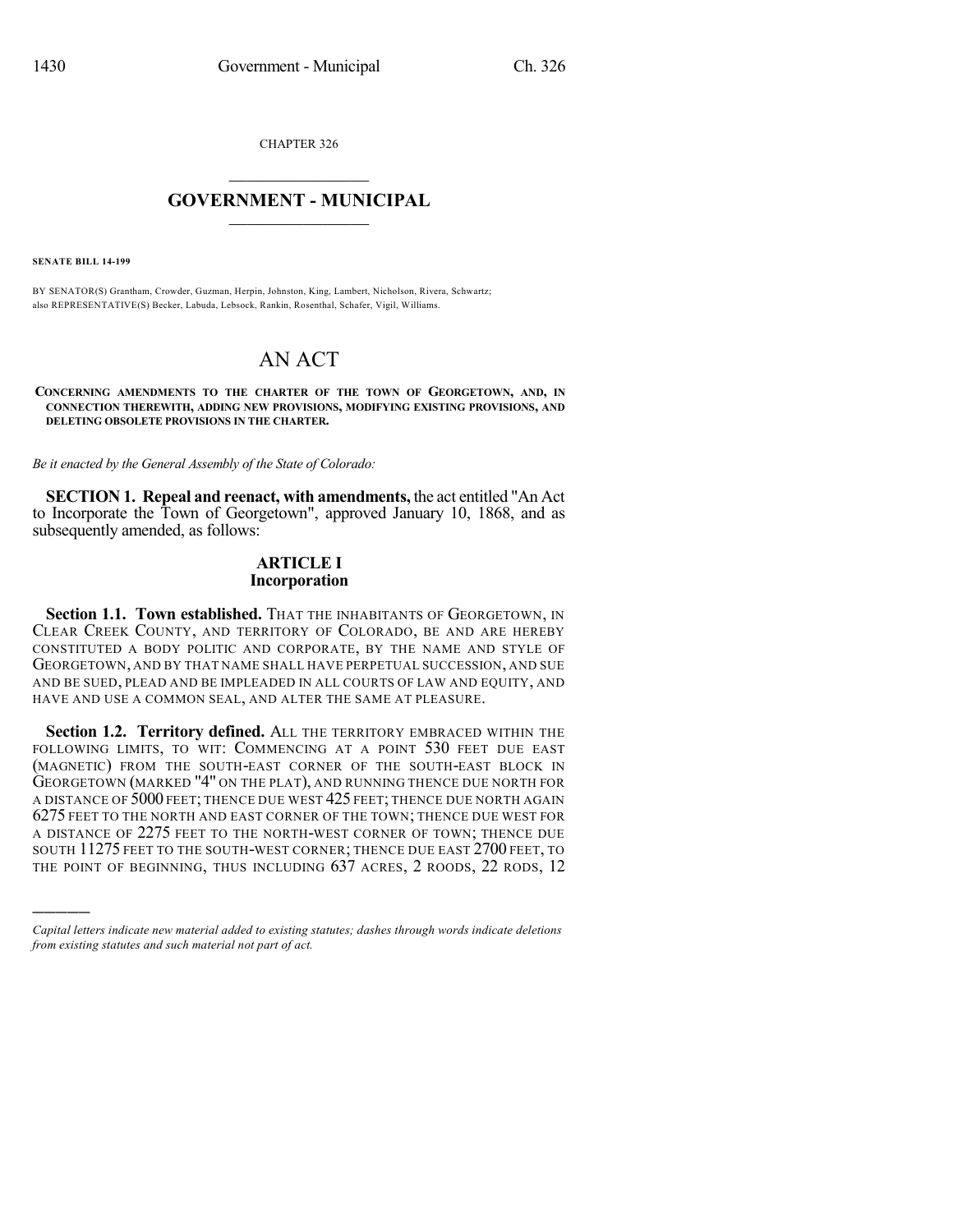YARDS, AND THE SAME IS HEREBY DECLARED TO BE WITHIN THE LIMITS OF GEORGETOWN.

**Section 1.3. Annexation.** ANY TRACT OF LAND ADJOINING GEORGETOWN MAY BE ANNEXED TO AND BECOME A PART OF GEORGETOWN IN THE MANNER PROVIDED BY ARTICLE 12 OF TITLE 31 OF THE COLORADO REVISED STATUTES, AS AMENDED.

**Section 1.4. Powers.** THE INHABITANTS OF GEORGETOWN, BY THE NAME AND STYLE AFORESAID, MAY SUE AND BE SUED, PLEAD AND BE IMPLEADED, DEFEND AND BE DEFENDED IN ALL COURTS OF LAW AND EQUITY, AND IN ALL ACTIONS WHATSOEVER TO PURCHASE AND RECEIVE AND HOLD PROPERTY, BOTH REAL AND PERSONAL, EITHER IN OR BEYOND THE CORPORATION, FOR BURIAL GROUNDS AND FOR OTHER PURPOSES, FOR THE USE OF THE INHABITANTS OF GEORGETOWN.

#### **ARTICLE II Board of Selectmen**

**Section 2.1. Composition.** A BOARD OF SELECTMEN OF THE TOWN OF GEORGETOWN IS HEREBY CREATED, TO CONSIST OF TWO SELECTMEN FROM EACH WARD.

**Section 2.2. Term of office.** SELECTMEN WILL BE CHOSEN BY GEORGETOWN'S REGISTERED ELECTORS FOR FOUR-YEAR TERMS AND A SELECTMAN WILL CONTINUE TO SERVE IN THAT OFFICE UNTIL A SUCCESSOR HAS TAKEN THE REQUIRED OATH.

**Section 2.3. Qualifications.** IN ORDER TO QUALIFY FOR ELECTION AS A SELECTMAN, AT THE TIME OF THE ELECTION, THE PERSON SEEKING TO BE A SELECTMAN MUST HAVE RESIDED WITHIN THE LIMITS OF THE WARD IN WHICH THE PERSON SEEKS ELECTION FOR THE YEAR IMMEDIATELY PRECEDING THE ELECTION, BE A CITIZEN OF THE UNITED STATES, AND BE A REGISTERED ELECTOR UNDER THE LAWS OF THE STATE OF COLORADO.

**Section 2.4. Vacancies.** IF A SELECTMAN FAILS TO MAINTAIN A PRIMARY RESIDENCE IN GEORGETOWN, RESIGNS, OR IS UNABLE TO FULFILL THE DUTIES OF A SELECTMAN, THE BOARD OF SELECTMEN, BY MAJORITY VOTE OF THE REMAINING MEMBERS, MAY DECLARE A VACANCY AND APPOINT A SUCCESSOR, MEETING THE REQUIREMENTS OF SECTION 2.5, TO SERVE UNTIL THE NEXT REGULAR TOWN ELECTION.IN THE EVENT THERE WILL BE REMAINING UNEXPIRED TIME IN THE TERM OF OFFICE FOR WHICH THE APPOINTMENT WAS MADE AFTER THE NEXT REGULAR TOWN ELECTION,THEN SUCH VACANCY FOR THE REMAINING UNEXPIRED TIME SHALL BE FILLED BY VOTE OF THE REGISTERED ELECTORS AT THE NEXT REGULAR TOWN ELECTION.AT THAT ELECTION,THE CANDIDATE RECEIVING THE HIGHEST NUMBER OF VOTES RECEIVES A FOUR-YEAR TERM, AND THE CANDIDATE RECEIVING THE SECOND HIGHEST NUMBER OF VOTES RECEIVES A TWO-YEAR TERM.

**Section 2.5. Staggered terms established.** THE SELECTMEN IN EACH WARD ARE DIVIDED INTO TWO CLASSES. THE SEATS OF THOSE OF THE FIRST CLASS TERMINATE ON THE FIRST MONDAY OF APRIL 1917, AND ON THE FIRST MONDAY OF APRIL EVERY FOURTH YEAR THEREAFTER, AND OF THE SECOND CLASS, ON THE FIRST MONDAY OF APRIL 1919; AND, ON THE FIRST MONDAY IN APRIL EVERY FOURTH YEAR THEREAFTER, SO THAT ONE-HALF OF THE BOARD SHALL BE ELECTED EVERY TWO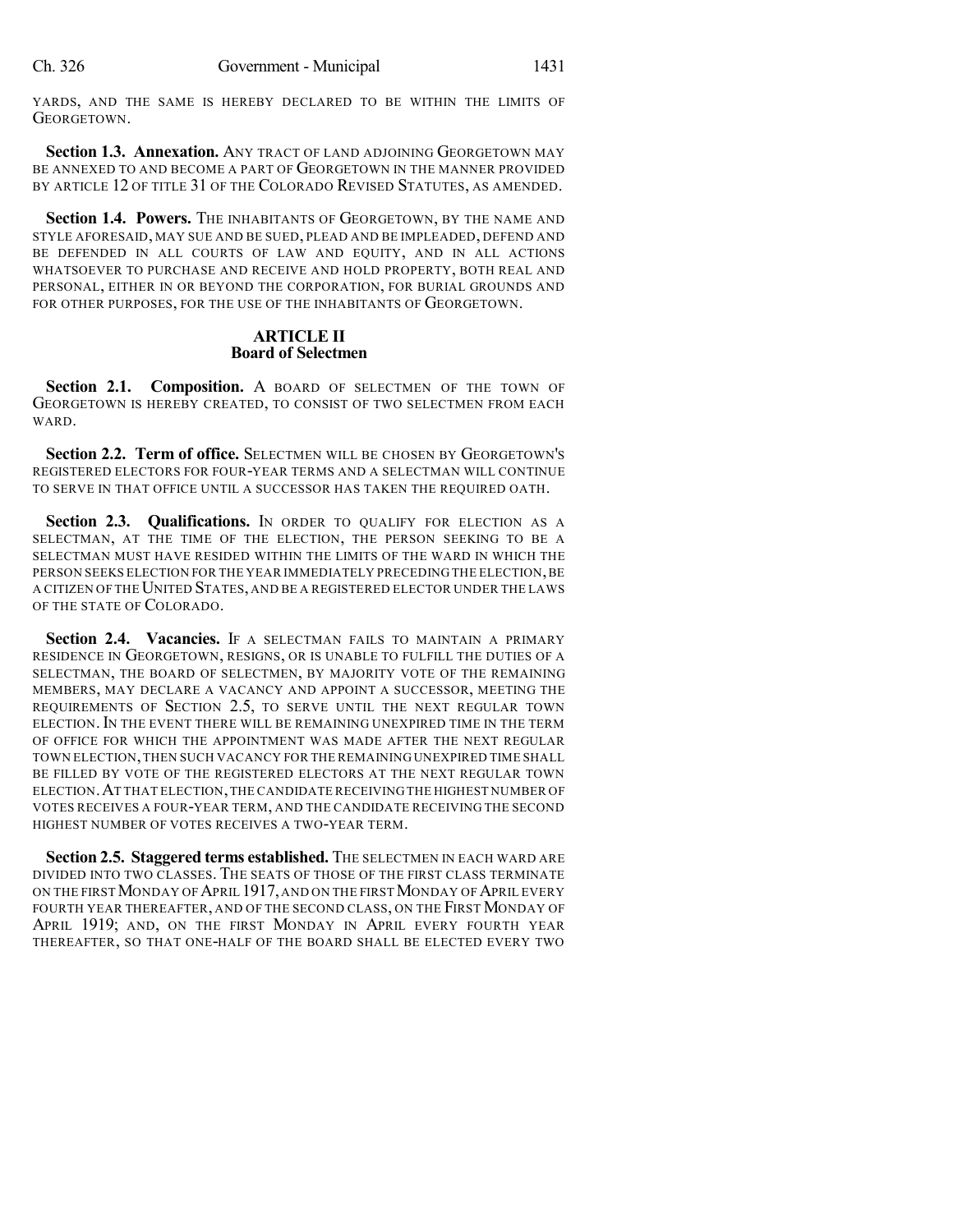**YEARS**.

**Section2.6. Judges overmembership.**THE BOARD OF SELECTMEN SHALL JUDGE THE QUALIFICATIONS OF THEIR OWN MEMBERS.

**Section 2.7. Quorum, attendance.** A MAJORITY OF THE BOARD OF SELECTMEN CONSTITUTES A QUORUM TO DO BUSINESS, BUT A SMALLER NUMBER MAY ADJOURN FROM DAY TO DAY, AND COMPEL THE ATTENDANCE OF ABSENT MEMBERS UNDER SUCH PENALTIES AS MAY BE PRESCRIBED BY ORDINANCE.

**Section 2.8. Discipline of members, procedural rules.** THE BOARD MAY DETERMINE THE RULES OF ITS PROCEEDINGS, PUNISH ITS MEMBERS FOR DISORDERLY CONDUCT, AND, WITH THE CONCURRENCE OF TWO-THIRDS OF THE MEMBERS ELECTED, EXPEL A MEMBER.

**Section 2.9. Journal of proceedings.** THE BOARD SHALL KEEP A JOURNAL OF ITS PROCEEDINGS, AND FROM TIME TO TIME PUBLISH THE SAME, AND THE AYES AND NAYS, WHEN DEMANDED BY ANY MEMBER PRESENT, SHALL BE ENTERED ON THE JOURNAL.

**Section 2.10.** No appointments to office, emoluments not to be increased. No SELECTMEN SHALL BE APPOINTED TO ANY OFFICE UNDER THE AUTHORITY OF THE CORPORATION, WHICH OFFICE HAS BEEN CREATED, OR THE EMOLUMENTS OF WHICH HAVE BEEN INCREASED DURING THE TIME FOR WHICH HE OR SHE HAS BEEN ELECTED.

**Section2.11. Oath.**THE POLICE JUDGE AND SELECTMEN,BEFORE ENTERINGUPON THE DUTIES OF THEIR OFFICES, SHALL TAKE AND SUBSCRIBE AN OATH OR AFFIRMATION THAT THEY WILL SUPPORT THE CONSTITUTION OF THE UNITED STATES AND THE CONSTITUTION OF THE STATE OF COLORADO AND THAT THEY WILL WELL AND TRULY PERFORM THE DUTIES OF THEIR OFFICE TO THE BEST OF THEIR SKILL AND ABILITY.

**Section 2.12. Establish policies, procedures, laws.** THE BOARD OF SELECTMEN ACTINGBY ORDINANCE,RESOLUTION,OR MOTION,AS APPROPRIATE AND CONSISTENT WITH THE TERRITORIAL CHARTER, SHALL ESTABLISH ALL POLICIES, PROCEDURES, LAWS, ORDINANCES, REGULATIONS, AND OTHER POLICY DIRECTIONS FOR THE TOWN.

## **ARTICLE III Office of Police Judge**

**Section 3.1. Office created, term.** THE CHIEF EXECUTIVE OFFICE OF GEORGETOWN IS THE POLICE JUDGE, WHO WILL BE ELECTED BY THE REGISTERED ELECTORS OF GEORGETOWN, AND WILL HOLD OFFICE FOR TWO YEARS AND UNTIL A SUCCESSOR IS ELECTED AND HAS TAKEN THE REQUIRED OATH.

**Section 3.2. Police Judge qualifications.** NO PERSON SHALL BE ELIGIBLE FOR ELECTION TO THE OFFICE OF POLICE JUDGE WHO HAS NOT BEEN A RESIDENT OF GEORGETOWN FOR ONE YEAR NEXT PRECEDING HIS OR HER ELECTION, OR WHO IS UNDER TWENTY-FIVE YEARS OF AGE, OR WHO IS NOT, AT THE TIME OF HIS OR HER ELECTION, A CITIZEN OF THE UNITED STATES.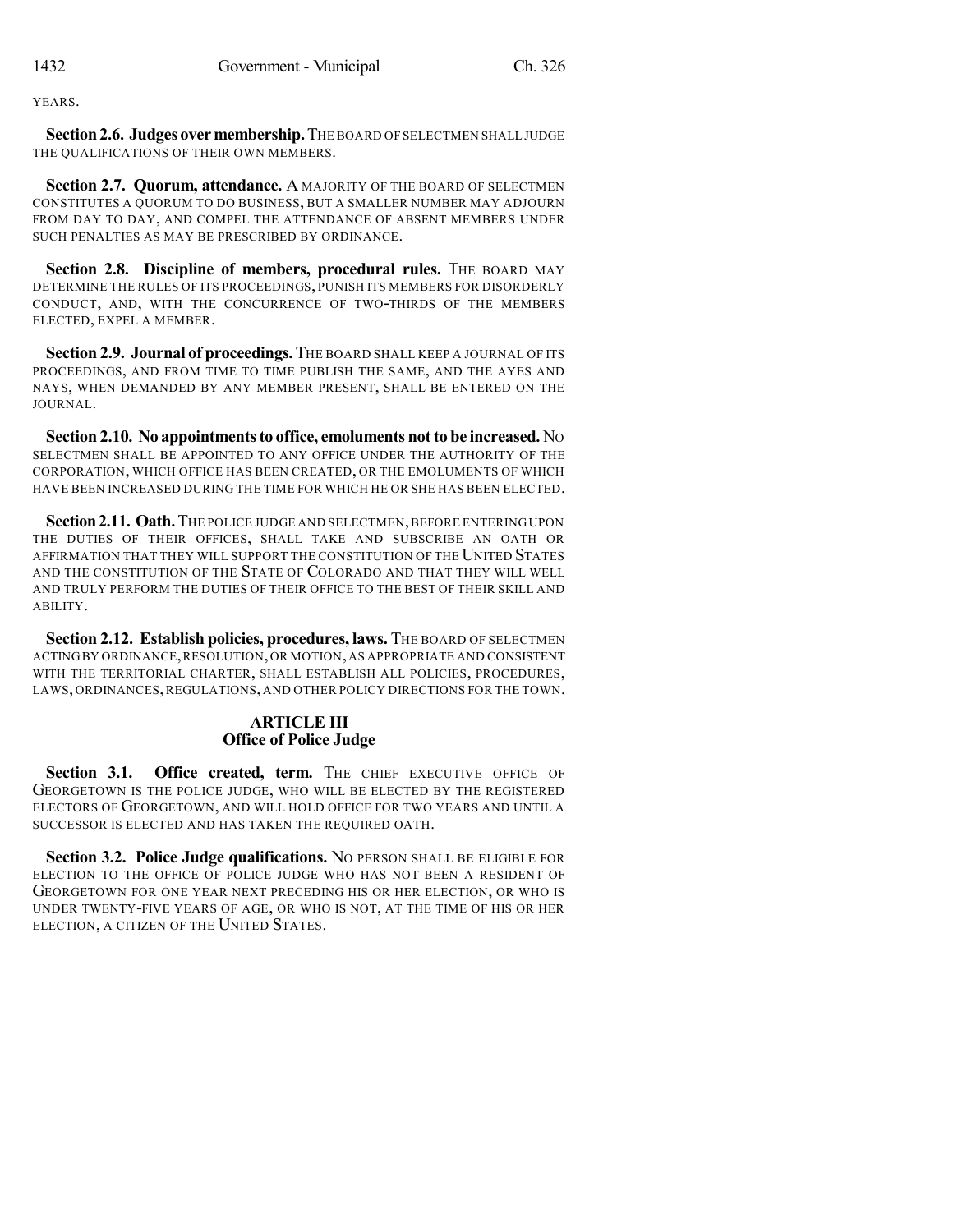**Section 3.3. Vacancies.** IF A POLICE JUDGE FAILS TO MAINTAIN A PRIMARY RESIDENCE IN GEORGETOWN,RESIGNS, OR IS UNABLE TO FULFILL THE DUTIES OF THE OFFICE, THEN THE BOARD OF SELECTMEN, BY A MAJORITY VOTE, MAY DECLARE A VACANCY AND APPOINT A SUCCESSOR TO FULFILL THE REMAINING TERM OF THE POLICE JUDGE.

#### **ARTICLE IV Elections**

**Section 4.1. Election day.** ON THE FIRST MONDAY OF APRIL, 1915, AND ON THE SAME DAY EVERY TWO YEARS THEREAFTER, AN ELECTION SHALL BE HELD FOR ONE POLICE JUDGE, ELECTED AT LARGE, AND ONE SELECTMAN FROM EACH WARD, ELECTED BY THE REGISTERED ELECTORS OF EACH SUCH WARD. IF TWO OR MORE PERSONS AT AN ELECTION RECEIVE THE SAME NUMBER OF VOTES FOR EITHER OF SAID OFFICES, THE BOARD OF SELECTMEN SHALL DETERMINE THE ELECTION BETWEEN THEM BY LOT.

**Section 4.2. Elector qualifications.** ANY PERSON WHO ON THE DAY OFELECTION IS AT LEAST EIGHTEEN YEARS OF AGE, A CITIZEN OF THE UNITED STATES, AND A RESIDENT OF THE TOWN IS AN ELECTOR OF THE TOWN AS FURTHER PROVIDED FOR CITIES AND TOWNS ORGANIZED UNDER THE GENERAL LAWS OF THE STATE OF COLORADO BY THE "COLORADO MUNICIPAL ELECTION CODE OF 1965", AS FROM TIME TO TIME AMENDED AND SUPPLEMENTED, AND THE COLORADO AND UNITED STATES CONSTITUTIONS, AS FROM TIME TO TIME AMENDED AND SUPPLEMENTED, AND IS ENTITLED TO VOTE FOR TOWN OFFICERS AND AT OTHER TOWN ELECTIONS.

**Section 4.3. Election laws applicable.** THE "COLORADO MUNICIPAL ELECTION CODE OF 1965", AS FROM TIME TO TIME AMENDED AND SUPPLEMENTED, AND THE COLORADO AND UNITED STATES CONSTITUTIONS, AS FROM TIME TO TIME AMENDED AND SUPPLEMENTED, IN RELATION TO THE REGISTRATION AND THE TERMS, PREREQUISITES, CONDITIONS AND LIMITATIONS APPLICABLE TO CALLING, GIVING NOTICE OF, CONDUCTING AND CANVASSING MUNICIPAL ELECTIONS, AND THE EXERCISE OF INITIATIVE AND RECALL, ARE TAKEN AND HELD TO APPLY TO THE ELECTORS, AND ALL ELECTIONS HELD UNDER THE CHARTER OF GEORGETOWN, OR ANY ORDINANCE MADE IN PURSUANCE OF THE CHARTER.

## **ARTICLE V Powers of the Board of Selectmen**

**Section 5.1. Levy, collect taxes.** THE BOARD OF SELECTMEN MAY LEVY AND COLLECT TAXES FOR CORPORATE PURPOSES, UPON ALL TAXABLE PROPERTY, REAL, MIXED AND PERSONAL, EXCEPT AS HEREINAFTER EXCEPTED, WITHIN THE LIMITS OF THE CORPORATION, NOT EXCEEDING ONE PERCENT PER ANNUM UPON THE ASSESSED VALUE THEREOF, AND MAY ENFORCE THE PAYMENT OF THE SAME IN ANY MANNER THAT MAY BE PRESCRIBED BY ORDINANCE, NOT REPUGNANT TO THE CONSTITUTION OF THE UNITED STATES OR THE ORGANIC ACT OF THIS TERRITORY.

THAT ALL SECTIONS OR CLAUSES OF THE CHARTER OF GEORGETOWN, OR OF THE AMENDMENTS THERETO, THAT CONFER POWER UPON ITS BOARD OF SELECTMEN, TO LEVY GENERAL AD VALOREM TAXES FOR CORPORATE PURPOSES IN THE SAME MANNER, FORM, AT THE TIME, AND THE LEVY SHALL BE FOR THE AMOUNT, AS IS NOW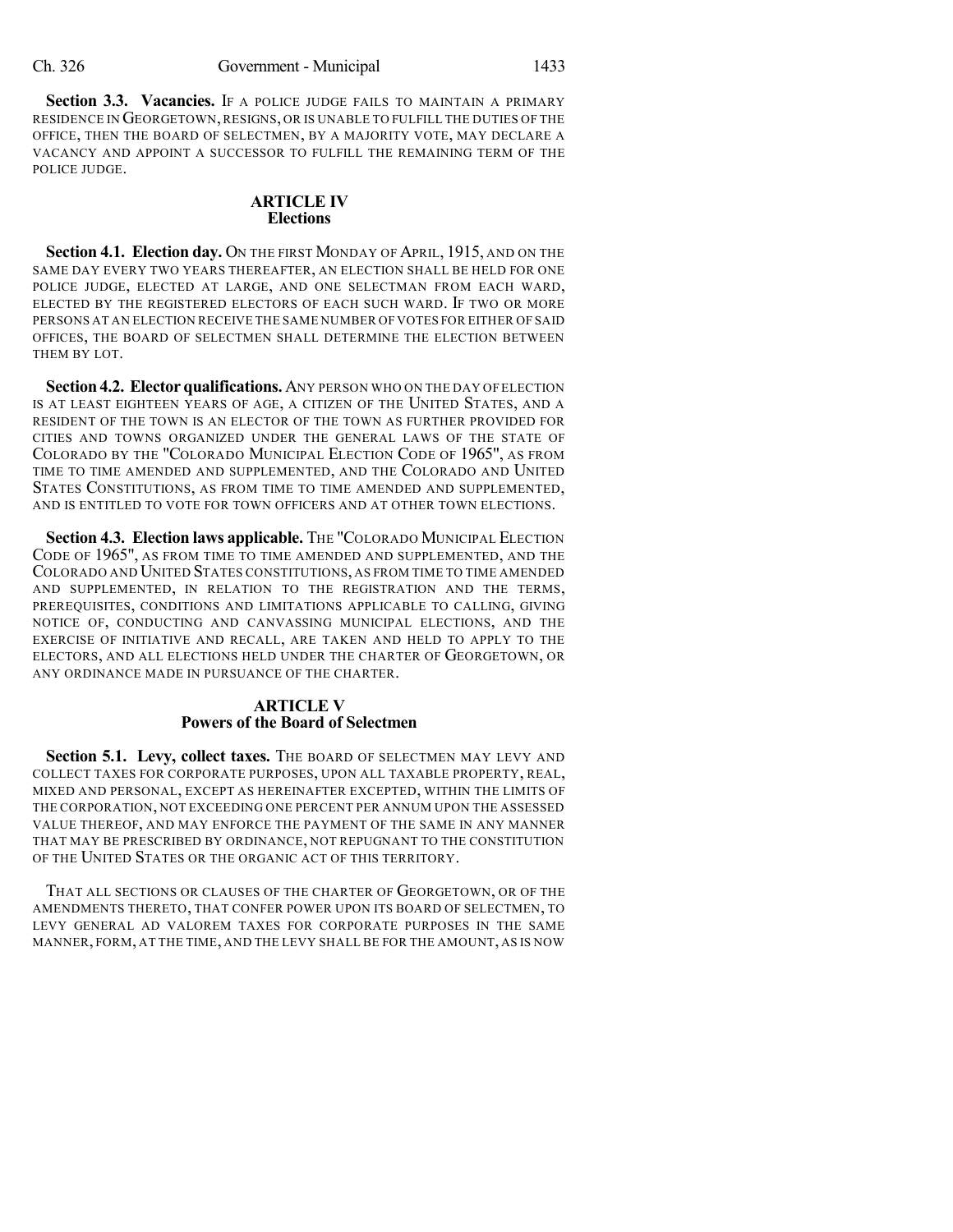PROVIDED, OR MAY BE HEREAFTER PROVIDED, BY THE GENERAL LAWS OF THE STATE OF COLORADO GOVERNING THE LEVYING OF SUCH TAXES BY CITIES AND TOWNS IN THIS STATE.

PROVIDED, HOWEVER, THAT THE TAX LEVY FOR TOWN PURPOSES SHALL NOT EXCEED TWENTY MILLS ON EACH DOLLAR OF ASSESSED VALUATION; EXCEPT THAT SUCH GENERAL AD VALOREM TAXES MAY BE LEVIED WITHOUT LIMITATION AS TO RATE OR AMOUNT FOR THE PAYMENT OF THE PRINCIPAL, INTEREST, OR ANY PRIOR REDEMPTION PREMIUM IN CONNECTION WITH THE DEBT OR INDEBTEDNESS OF GEORGETOWN.

**Section 5.2. Bonds, borrowing.** (a) THE BOARD OF SELECTMEN MAY REQUIRE OF ALL OFFICERS APPOINTED OR ELECTED IN PURSUANCE OF THIS ACT, BONDS, WITH PENALTY AND SECURITY FOR THE FAITHFUL PERFORMANCE OF THEIR RESPECTIVE DUTIES AS MAY BE DEEMED EXPEDIENT, AND, ALSO, TO REQUIRE OF ALL OFFICERS APPOINTED OR ELECTED AS AFORESAID, TO TAKE SUCH OATHS OR MAKE SUCH AFFIRMATIONS AS THE BOARD MAY PRESCRIBE FOR THE FAITHFUL PERFORMANCE OF THE DUTIES OF THEIR RESPECTIVE OFFICES, BEFORE ENTERING UPON THE DISCHARGE OF THE SAME.

(b) THE BOARD OF SELECTMEN MAY CONTRACT FOR ANY INDEBTEDNESS ON BEHALF OF GEORGETOWN AND UPON THE CREDIT THEREOF BY BORROWING MONEY OR ISSUING THE BONDS OF GEORGETOWN FOR ANY PUBLIC PURPOSE OF GEORGETOWN IN LIKE MANNER AND UPON LIKE TERMS,PREREQUISITES,CONDITIONS, AND LIMITATIONS APPLICABLE TO CITIES AND TOWNS ORGANIZED UNDER THE GENERAL LAWS OF THE STATE OF COLORADO PERTAININGTO MUNICIPALITIES,AS SET FORTH IN TITLE 31, COLORADO REVISED STATUTES, AS FROM TIME TO TIME AMENDED AND SUPPLEMENTED, EXCEPT AS MAY BE OTHERWISE PROVIDED IN THIS SECTION;PROVIDED,THAT THE BOARD OF SELECTMEN SPECIFICALLY MAY PLEDGE TO THE PAYMENT OF SUCH INDEBTEDNESS ANY OR ALL OFTHE PROCEEDS DERIVED FROM ANY SALES TAX, USE TAX AND GROSS RECEIPTS TAX IMPOSED BY GEORGETOWN PURSUANT TO ANY GENERAL OR SPECIAL STATUTE. AS USED IN THIS PARAGRAPH (b), "PUBLIC PURPOSE" INCLUDES BUT IS NOT NECESSARILY LIMITED TO: SUPPLYING GAS, WATER, AND ELECTRICITY AND SANITARY AND STORM SEWER SERVICE; THE PURCHASE, CONSTRUCTION, EXTENSION, AND IMPROVEMENT OF PUBLIC STREETS, BUILDINGS,FACILITIES,AND EQUIPMENT;AND SUPPLYINGA TEMPORARY DEFICIENCY IN THE REVENUE FOR DEFRAYING THE CURRENT EXPENSES OF GEORGETOWN.

(c) THE BOARD OF SELECTMEN MAY CONTRACT FOR ANY INDEBTEDNESS ON BEHALF OF GEORGETOWN AND UPON THE CREDIT THEREOF BY ISSUING REFUNDING BONDS OF GEORGETOWN FOR THE PURPOSE OF REFUNDING ANY OF THE BONDED INDEBTEDNESS OF GEORGETOWN,WHETHER DUE OR NOT,IN LIKE MANNER AND UPON LIKE TERMS, PREREQUISITES, CONDITIONS, AND LIMITATIONS APPLICABLE TO CITIES AND TOWNS ORGANIZED UNDER THE GENERAL LAWS OF THE STATE OF COLORADO PERTAINING TO MUNICIPALITIES SET FORTH IN TITLE 31, COLORADO REVISED STATUTES, AS FROM TIME TO TIME AMENDED AND SUPPLEMENTED, INCLUDING BUT NOT NECESSARILY LIMITED TO THE PROVISIONS FOR ESTABLISHMENT OF AN ESCROW FOR PAYMENT OF THE REFUNDED INDEBTEDNESS AS PROVIDED IN PART 2 OF ARTICLE 21 OF TITLE 31, C.R.S., AS FROM TIME TO TIME AMENDED AND SUPPLEMENTED, EXCEPT AS MAY BE OTHERWISE PROVIDED IN THIS SECTION 2;PROVIDED,THAT THERE MAY BE PLEDGED TO SUCH REFUNDING BONDS ANY OF THE SALES TAX, USE TAX, AND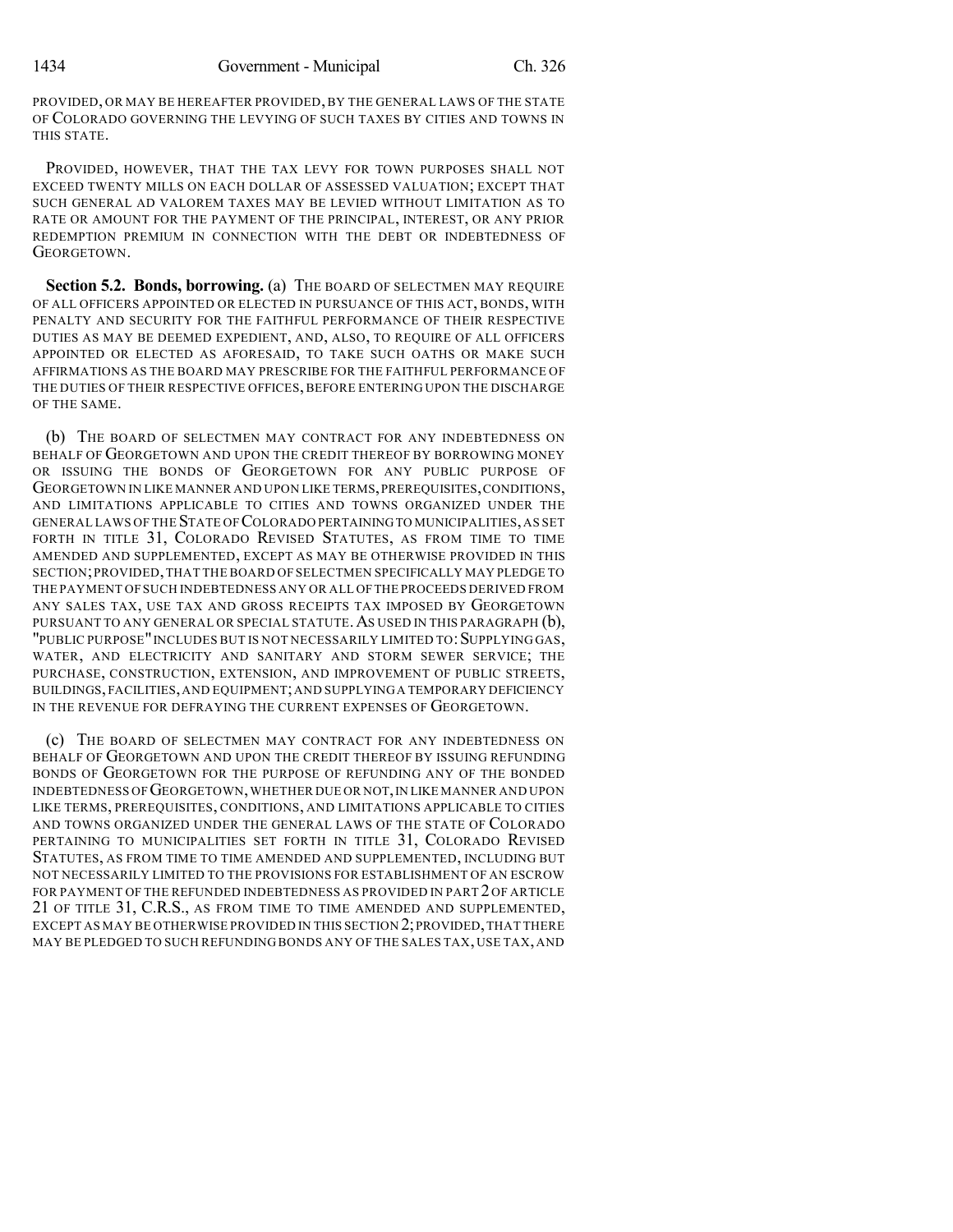GROSS RECEIPTS TAX AS PERMITTED BY SUBSECTION (b) OF THIS SECTION 2.

(d) THE BOARD OF SELECTMEN MAY ACQUIRE, PURCHASE,IMPROVE, AND EXTEND A MUNICIPAL WATER SYSTEM, A SEWER SYSTEM, OR BOTH A WATER AND A SEWER SYSTEM, OR A JOINT WATER AND SEWER SYSTEM, THE COST TO BE DEFRAYED BY THE ISSUANCE OF BONDS PAYABLE FROM THE REVENUES OF EITHER OR BOTH OF SAID SYSTEMS, SAID BONDS TO BE ISSUED IN LIKE MANNER, AND UPON LIKE TERMS, PREREQUISITES, CONDITIONS, AND LIMITATIONS APPLICABLE TO CITIES AND TOWNS ORGANIZED UNDER THE GENERAL LAWS OF THE STATE OF COLORADO PERTAINING TO MUNICIPALITIES AS SET FORTH IN TITLE 31,COLORADO REVISED STATUTES,AS FROM TIME TO TIME AMENDED AND SUPPLEMENTED, EXCEPT AS MAY BE OTHERWISE PROVIDED IN THIS SECTION 2.

(e) THE BOARD OF SELECTMEN MAY ISSUE WATER, OR SEWER OR JOINT WATER AND SEWER REFUNDING REVENUE BONDS TO REFUND, PAY, OR DISCHARGE ALL OR ANY PART OF GEORGETOWN'S WATER,SEWER,OR JOINT WATER AND SEWER REVENUE BONDS OR GENERAL OBLIGATION BONDS WHICH ARE SECURED BY A PLEDGE OF REVENUES OF GEORGETOWN'S WATER, SEWER, OR WATER AND SEWER SYSTEMS, HERETOFORE OR HEREAFTER ISSUED PURSUANT TO THE CHARTER OF GEORGETOWN OR UNDER ANY OTHER LAW, INCLUDING INTEREST THEREON IN ARREARS OR ABOUT TO BECOME DUE OR FOR THE PURPOSE OF REDUCING INTEREST COSTS OR EFFECTING OTHER ECONOMICS OR OF ELIMINATING RESTRICTIVE CONTRACTUAL LIMITATIONS APPERTAINING TO THE ISSUANCE OF ADDITIONAL BONDS OR TO THE WATER SYSTEM, SEWER SYSTEM, OR BOTH WATER AND SEWER SYSTEMS OR THE JOINT WATER AND SEWER SYSTEM. SUCH REVENUE REFUNDING BONDS MAY BE PAYABLE FROM THE REVENUES OF EITHER OR BOTH OF SUCH SYSTEMS OR THE JOINT WATER AND SEWER SYSTEM AND EXCEPT AS MAY BE OTHERWISE PROVIDED IN THIS SECTION 5.2 MAY BE ISSUED IN LIKE MANNER AND UPON LIKE TERMS, PREREQUISITES, CONDITIONS, AND LIMITATIONS APPLICABLE TO CITIES AND TOWNS ORGANIZED UNDER THE GENERAL LAWS OF THE STATE OF COLORADO PERTAINING TO MUNICIPALITIES, AS SET FORTH IN TITLE 31,COLORADO REVISED STATUTES, AS FROM TIME TO TIME AMENDED AND SUPPLEMENTED, INCLUDING BUT NOT LIMITED TO THE ESTABLISHMENT OF AN ESCROW FOR PAYMENT OF THE REFUNDED BONDS AS PROVIDED IN PART 2OF ARTICLE 21 OF TITLE 31, COLORADO REVISED STATUTES, AS FROM TIME TO TIME AMENDED AND SUPPLEMENTED.

(f) ANY BONDS ISSUED OR OBLIGATIONS INCURRED PURSUANT TO THIS SECTION 2 OF ARTICLE V OF THE CHARTER OF GEORGETOWN MAY BE SOLD AT PUBLIC OR PRIVATE SALE AND AT, ABOVE, OR BELOW PAR AT A NET EFFECTIVE INTEREST RATE THAT SHALL NOT EXCEED THE NET EFFECTIVE INTEREST RATE SPECIFIED IN THE ORDINANCE AUTHORIZING SUCH BONDS OR OBLIGATIONS OR, IN THE CASE OF NEW INDEBTEDNESS THAT REQUIRES AN ELECTION, IN THE RESOLUTION SUBMITTING THE QUESTION OF INCURRING THE INDEBTEDNESS.

(g) **Validation.** ALL BONDS OF GEORGETOWN ISSUED PRIOR TO THE EFFECTIVE DATE OF THIS ACT ARE VALIDATED, RATIFIED, APPROVED, AND CONFIRMED.

**Section 5.3. Appropriate funds.** TO APPROPRIATE MONEY AND TO PROVIDE FOR THE PAYMENT OF THE DEBTS AND EXPENSES OF SAID CORPORATION.

**Section 5.4. Health regulations.** TO MAKE REGULATIONS TO PREVENT THE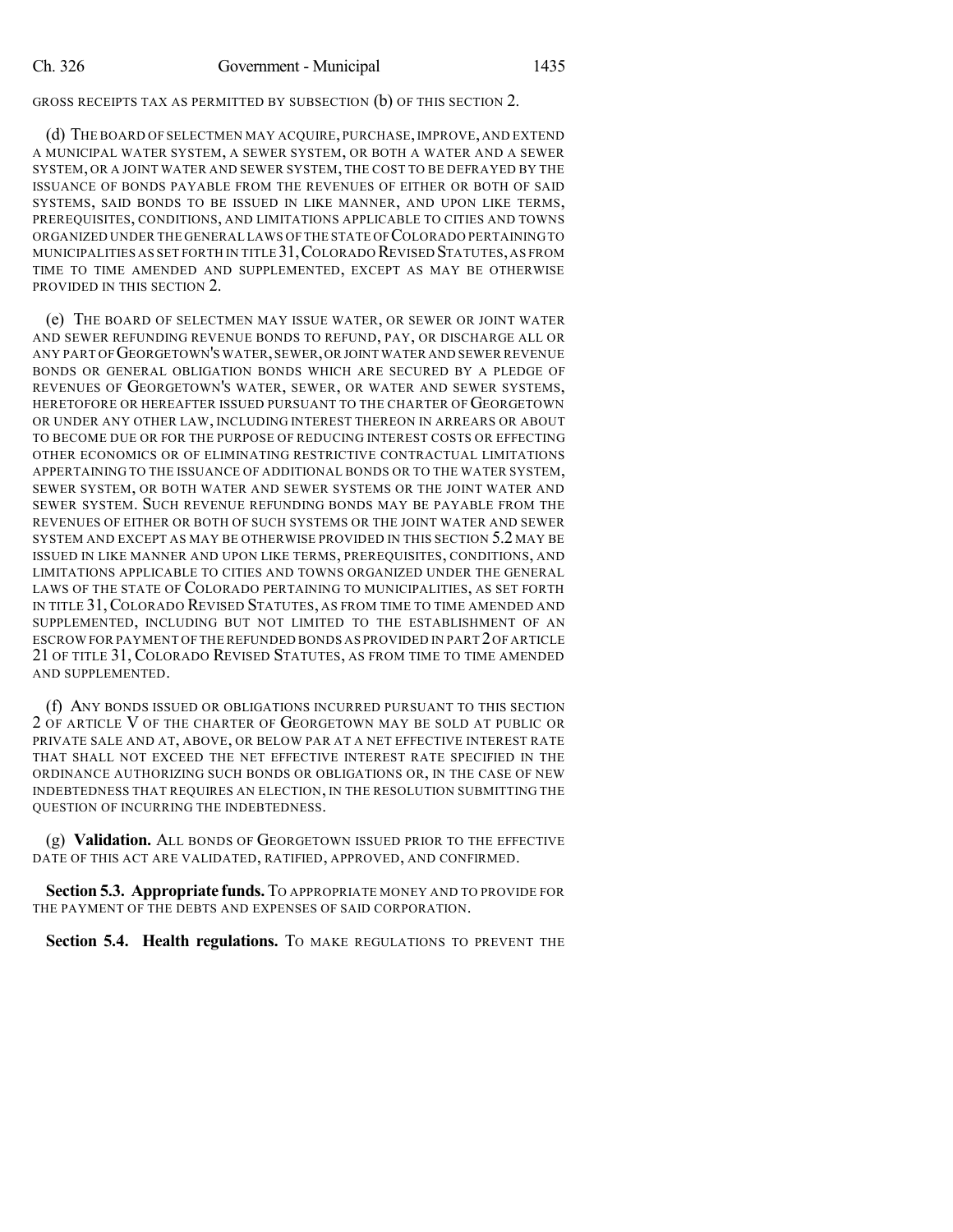INTRODUCTION OFCONTAGIOUS DISEASES WITHIN THE LIMITS OF SAID CORPORATION, TO MAKE QUARANTINE LAWS FOR THAT PURPOSE, AND TO ENFORCE THE SAME WITHIN FIVE MILES OF THE LIMITS OF GEORGETOWN.

**Section 5.5. Establish, regulate hospitals.** TO ESTABLISH HOSPITALS AND MAKE REGULATIONS FOR THE GOVERNMENT OF THE SAME.

**Section 5.6. Determine nuisances.** TO MAKE REGULATIONS TO SECURE THE GENERAL HEALTH OF THE INHABITANTS, TO DECLARE WHAT SHALL BE A NUISANCE, AND PREVENT AND REMOVE THE SAME.

**Section 5.7. Water supply.** TO PROVIDE THE CORPORATION WITH WATER, TO ERECT HYDRANTS AND PUMPS, BUILD CISTERNS AND DIG WELLS IN THE STREETS FOR THE SUPPLY OF ENGINES AND BUCKETS; TO PROVIDE FOR AND REGULATE THE MANNER OF INTRODUCING WATER INTO GEORGETOWN; TO REGULATE AND PROVIDE FOR CONSTRUCTING DITCHES, CANALS, GUTTERS, AND THE LAYING OF WATER PIPES FOR CONDUCTING AND DISTRIBUTING WATER THROUGH THE CORPORATION; AND TO REGULATE THE USE OF WATER BY THE INHABITANTS THEREOF FOR ANY AND ALL PURPOSES.

**Section 5.8. Provide for streets and sidewalks.** TO OPEN, ALTER, ABOLISH, WIDEN, EXTEND, ESTABLISH, GRADE, PAVE, OR OTHERWISE IMPROVE AND KEEP IN REPAIR STREETS, AVENUES, LANES, ALLEYS, SIDEWALKS, DRAINS, AND SEWERS AND TO PROVIDE FOR PAYMENT OF THE COSTS THEREOF BY FEE, ASSESSMENT, LOCAL IMPROVEMENT, OR ASSESSMENT DISTRICT OR IN ANY OTHER MANNER ALLOWED TO STATUTORY TOWNS BY THE COLORADO REVISED STATUTES.

**Section 5.9. Establish bridges.** TO ESTABLISH, ERECT, AND KEEP IN REPAIR, BRIDGES.

**Section 5.10. Establish wards.** TO DIVIDE THE CORPORATION INTO WARDS, ALTER THE BOUNDARIES THEREOF, AND MAKE ADDITIONAL WARDS, AS THE OCCASION MAY REQUIRE.

**Section 5.11. Streetlights, lampposts.** TO PROVIDE FOR LIGHTING THE STREETS, AND TO ERECT LAMPPOSTS.

**Section5.12. Regulate markets, marketplaces.**TO ERECT MARKET-HOUSES,TO ESTABLISH MARKETS AND MARKETPLACES, AND TO PROVIDE FOR THE REGULATION THEREOF.

**Section 5.13. Provide buildings for town use.** TO PROVIDE ALL NEEDFUL BUILDINGS FOR THE USE OF THE CORPORATION.

**Section 5.14. Maintain public property.** TO PROVIDE FOR ENCLOSING, IMPROVING, AND REGULATING ALL PUBLIC GROUNDS BELONGING TO THE CORPORATION.

**Section 5.15. License, tax merchants, peddlers.** TO LICENSE, TAX, AND REGULATE AUCTIONEERS,MERCHANTS,PEDDLERS,RETAILERS,GROCERS,TAVERNS, ORDINARIES, HAWKERS, BROKERS, PAWNBROKERS, AND MONEY-CHANGERS.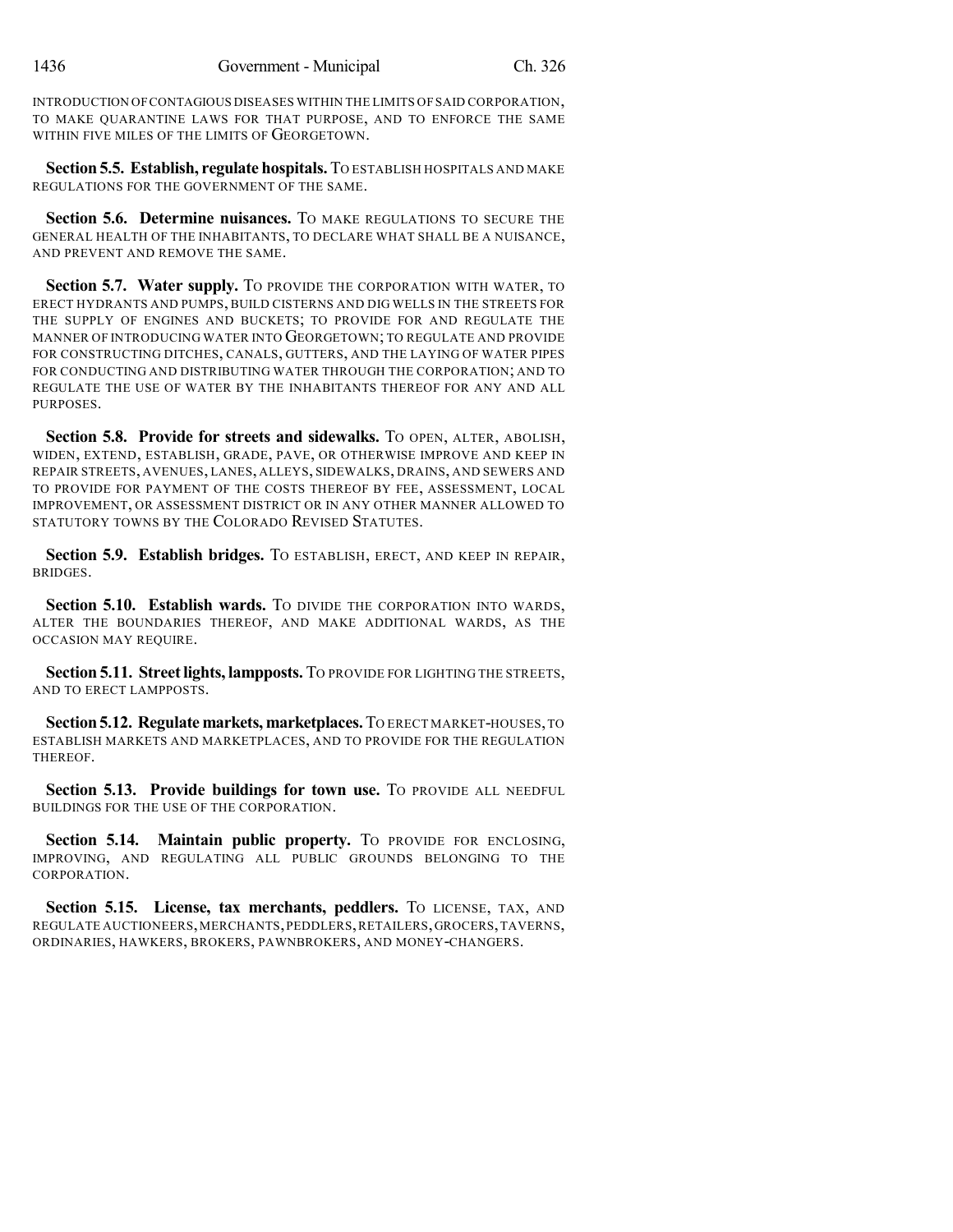**Section5.16. License,tax theatrical exhibitions,shows.**TO LICENSE,TAX,AND REGULATE THEATRICAL AND OTHER EXHIBITIONS, SHOWS, AND AMUSEMENTS.

**Section 5.17. License, regulate alcohol sales.** TO REGULATE AND LICENSE THE SALE OF ALCOHOL.

**Section 5.18. Fire prevention policies, fire companies.** TO PROVIDE FOR THE PREVENTION AND EXTINGUISHMENT OFFIRES AND TO REGULATE THE CONSTRUCTION AND MAINTENANCE OF BUILDINGS FOR THE SAFETY OF THE COMMUNITY AND FOR FIRE PROTECTION.

**Section 5.19. Storage of gunpowder, combustible materials.** TO REGULATE THE STORAGE OF GUNPOWDER, TAR, PITCH, RESIN, AND OTHER COMBUSTIBLE MATERIALS.

**Section 5.20. Animal restraint, fences, walls.** TO REGULATE PARAPET WALLS AND PARTITION FENCES, AND RESTRAIN CATTLE, HOGS, HORSES, SHEEP, AND DOGS FROM RUNNING AT LARGE. THE BOARD OF SELECTMEN OF GEORGETOWN MAY LICENSE ALL DOGS OWNED OR KEPT WITHIN THE CORPORATION, UPON A FEE SET BY ORDINANCE OR RESOLUTION,AND FOR THE PURPOSE OF ENFORCING THE COLLECTION OF THE SAME ARE HEREBY AUTHORIZED TO PROSECUTE THE OWNERS AND KEEPERS OF DOGS, AND KILL AND DESTROY DOGS IN SUCH MANNER AS THEY MAY DETERMINE BY ORDINANCE.

**Section 5.21. Regulate election and removal of officers.** TO REGULATE THE ELECTION OF CORPORATE OFFICERS AND TO PROVIDE FOR REMOVING FROM OFFICE ANY PERSON HOLDING OFFICE CREATED BY ORDINANCE, IN CERTAIN CASES.

**Section 5.22. Compensation of officers, juror and witness fees.** TO FIX THE COMPENSATION OF ALL CORPORATE OFFICERS AND REGULATE THE FEES OF JURORS, WITNESSES, AND OTHERS FOR SERVICES RENDERED UNDER THIS OR ANY ORDINANCE MADE IN PURSUANCE THEREOF.

**Section 5.23. Establish penalties, fines, regulate police.** TO REGULATE THE POLICE OF GEORGETOWN, TO IMPOSE FINES, FORFEITURES, AND PENALTIES FOR THE BREACH OF ANY ORDINANCE, AND TO PROVIDE FOR THE RECOVERY AND APPROPRIATION OF SUCH FINES AND FORFEITURES, AND THE ENFORCEMENT OF SUCH PENALTIES, AND ALL MONEYS COLLECTED BY OR UNDER AUTHORITY OF ANY CORPORATE ORDINANCE, ARE DEEMED AND TAKEN TO BELONG TO SAID CORPORATION. THE BOARD OF SELECTMEN MAY PROVIDE BY ORDINANCE FOR THE PUNISHMENT OF OFFENDERS BY IMPRISONMENT, IN ALL CASES WHERE SAID OFFENDERS SHALL FAIL OR REFUSE TO PAY THE FINES OR FORFEITURES THAT MAY BE RECOVERED AGAINST THEM.THE BOARD MAY ALSO DECLARE BY ORDINANCE WHAT SHALL BE A MISDEMEANOR AND PUNISH THE SAME BY A FINE AND IMPRISONMENT.

**Section 5.24. Power to pass ordinances.** THE BOARD OF SELECTMEN MAY MAKE ALL ORDINANCES THAT ARE NECESSARY AND PROPER FOR CARRYING INTO EXECUTION THE POWERS SPECIFIED IN THIS CHARTER, SO THAT SUCH ORDINANCES ARE NOT REPUGNANT OR INCONSISTENT WITH THE CONSTITUTION OF THE UNITED STATES, OR THE STATE OF COLORADO.THE BOARD OF SELECTMEN OF GEORGETOWN MAY, AND ARE HEREBY AUTHORIZED TO, MAKE ALL REASONABLE AND PRUDENTIAL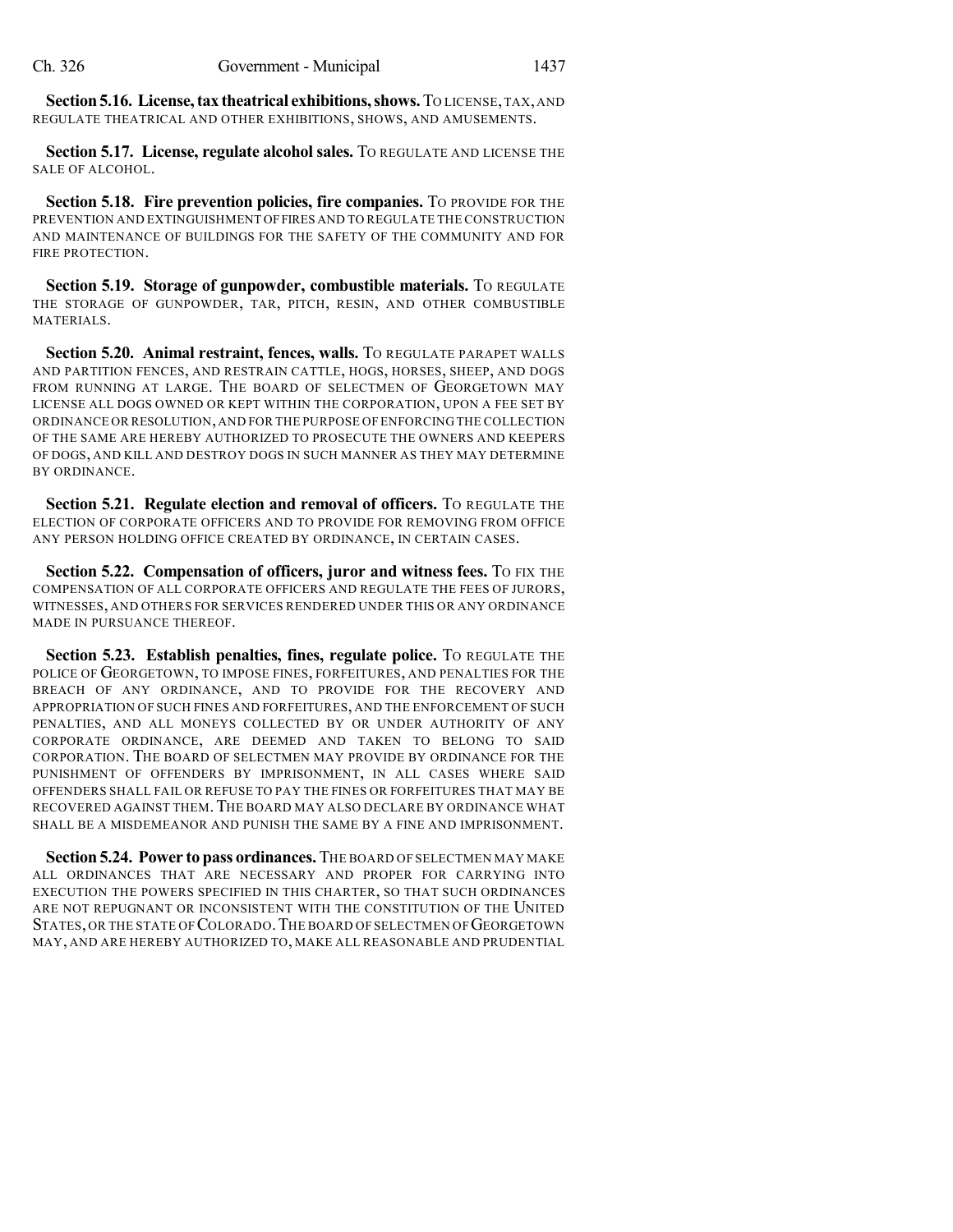ORDINANCES AND POLICE REGULATIONS FOR THE GOVERNMENT OF SAID CORPORATION.

**Section 5.25. Style of ordinances.** THE STYLE OF THE CORPORATE ORDINANCES SHALL BE, BE IT ORDAINED BY THE BOARD OF SELECTMEN OF GEORGETOWN.

**Section 5.26. Publication and posting of ordinances.** ALL ORDINANCES OF THE BOARD OF SELECTMEN MUST, WITHIN ONE MONTH AFTER THEY HAVE BEEN PASSED, BE POSTED UP IN THREE PUBLIC PLACES WITHIN THE LIMITS OF GEORGETOWN AND ON THE TOWN'S WEBSITE OR BY OTHER ELECTRONIC MEANS. ORDINANCES WILL NOT BE IN FORCE UNTIL THEY HAVE BEEN POSTED.

**Section 5.27. Print, prove ordinances.** ALL ORDINANCES OF THE BOARD OF SELECTMEN MAY BE PROVED BY THE SEAL OF THE CORPORATION, AND, WHEN PRINTED IN BOOK FORM OR PAMPHLET FORM, AND PURPORTING TO BE PRINTED AND PUBLISHED BY AUTHORITY OF THE CORPORATION, THE SAME SHALL BE READ, IN EVIDENCE, IN ALL COURTS AND PLACES WITHOUT FURTHER PROOF.

**Section 5.28. Appointment of town officials.** THE BOARD OF SELECTMEN MAY PROVIDE FOR, BY ORDINANCE, THE APPOINTMENT OF ALL OFFICERS NECESSARY TO ENFORCE AND CARRY INTO EFFECT THE PROVISIONS OF THIS CHARTER AND THE ORDINANCES OF THE TOWN, INCLUDING BUT NOT LIMITED TO A TOWN ADMINISTRATOR, TOWN COLLECTOR, TOWN ASSESSOR, TOWN SURVEYOR, AND A TOWN MARSHAL,AND TO PROVIDE FOR THEIR COMPENSATION AND DUTIES,THE TIME FOR WHICH THEY SHALL HOLD THEIR RESPECTIVE OFFICES, AND THEIR REMOVAL FROM OFFICE.

**Section 5.29. Sales, use, and excise taxes.** THE BOARD OF SELECTMEN MAY IMPOSE A SALES AND USE TAX AND OTHER EXCISE TAXES IN LIKE MANNER AND SUBJECT TO SAME TERMS, PREREQUISITES, CONDITIONS, AND LIMITATIONS APPLICABLE TO CITIES AND TOWNS ORGANIZED UNDER THE GENERAL LAWS OF THE STATE OF COLORADO,AS SET FORTH IN TITLE 31,COLORADO REVISED STATUTES, AS HEREAFTER AMENDED AND SUPPLEMENTED FROM TIME TO TIME, AND AS SET FORTH IN ANY OTHER APPROPRIATE GENERAL LEGISLATION WHETHER HERETOFORE OR HEREAFTER ENACTED.

**Section 5.30. Purchase and sale of water rights and real property.** TO PURCHASE,SELL,ABANDON,OR OTHERWISE DISPOSE OFREAL PROPERTY AND WATER RIGHTS OWNED BY THE TOWN; EXCEPT THAT ANY SUCH TRANSACTION MUST BE APPROVED BY AT LEAST FOUR MEMBERS OF THE BOARD OF SELECTMEN AT A DULY CALLED AND POSTED MEETING OF THE BOARD OF SELECTMEN.

## **ARTICLE VI Powers and Duties of the Police Judge**

**Section 6.1. Powers and duties.** THE POLICE JUDGE HAS THE FOLLOWING POWERS, DUTIES, AND RESPONSIBILITIES:

(a) TO PRESIDE AT ALL MEETINGS OF THE BOARD OF SELECTMEN; EXCEPT THAT THE POLICE JUDGE SHALL NOT EXERCISE A VOTE EXCEPT IN THE EVENT OF A TIE VOTE OF THE BOARD OF SELECTMEN, IN WHICH CASE THE POLICE JUDGE SHALL CAST A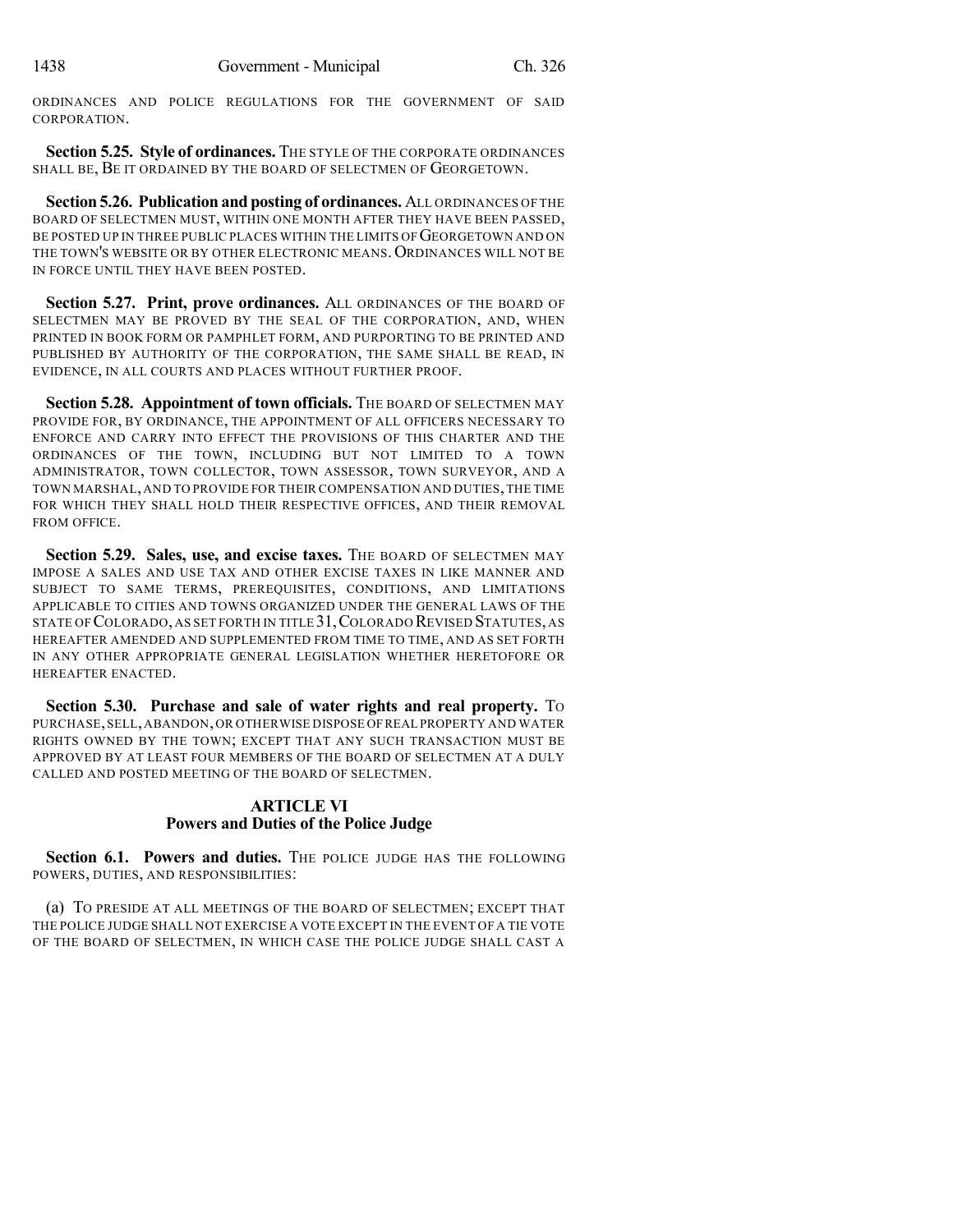TIE-BREAKING VOTE;

(b) TO BE THE RECOGNIZED HEAD OF THE TOWN GOVERNMENT FOR ALL CEREMONIAL PURPOSES;

(c) TO EXECUTE AND AUTHENTICATE WITH AN ORIGINAL SIGNATURE ALL LEGAL INSTRUMENTS, CONTRACTS IN WRITING BINDING THE TOWN, ALL CONVEYANCES OF INTERESTS IN LAND BY THE TOWN AND ANY OTHER DOCUMENTS REQUIRING HIS OR HER SIGNATURE, UNLESS THE BOARD OF SELECTMEN, ACTING BY ORDINANCE OR RESOLUTION, AUTHORIZES ANOTHER MANNER OF AUTHENTICATING DOCUMENTS, EITHER INDIVIDUALLY OR IN GENERAL;

(d) TO COORDINATE WITH THE TOWN ADMINISTRATOR AND TOWN CLERK IN PREPARING AGENDAS FOR ALL REGULAR AND SPECIAL MEETINGS OF THE BOARD OF SELECTMEN.

**Section 6.2. Absence of police judge at meeting.** IN CASES OF THE ABSENCE OF THE POLICE JUDGE AT ANY MEETING,THE BOARD OF SELECTMEN SHALL APPOINT ONE OF THEIR NUMBER AS CHAIRMAN, WHO SHALL PRESIDE AT THE MEETING, BUT SHALL NOT THEREBY LOSE THE RIGHT TO VOTE ON ANY QUESTION BEFORE THE BOARD.

Section 6.3. Compensation. The POLICE JUDGE MAY BE COMPENSATED IN THE SAME MANNER AS THE MEMBERS OF THE BOARD OF SELECTMEN IN ACCORDANCE WITH SECTION 31-4-406, COLORADO REVISED STATUTES.

## **ARTICLE VII Proceedings in Special Cases**

**Section 7.1. Opening, widening streets by town, eminent domain.** WHEN IT SHALL BE NECESSARY TO TAKE PRIVATE PROPERTY FOR OPENING, WIDENING, OR ALTERING ANY PUBLIC STREET, LANE, AVENUE, OR ALLEY, OR FOR ANY OTHER PUBLIC PURPOSE,THE CORPORATION MAY EXERCISE THE RIGHT OF EMINENT DOMAIN WITHIN AND WITHOUT THE CORPORATE LIMITS AS PROVIDED BY THE COLORADO CONSTITUTION AND STATUTES.

**Section 7.2. Special improvement districts.** NOTWITHSTANDING ANY OTHER PROVISION OF LAW OR THIS CHARTER TO THE CONTRARY, THE PROVISIONS OF PART 5OF ARTICLE 25OF TITLE 31,COLORADO REVISED STATUTES,AS FROM TIME TO TIME AMENDED AND SUPPLEMENTED, CONCERNING THE CREATION AND OPERATION OF SPECIAL IMPROVEMENT DISTRICTS WITHIN MUNICIPALITIES, APPLY TO THE TOWN OF GEORGETOWN, AND THE BOARD OF SELECTMEN OF THE TOWN OF GEORGETOWN POSSESSES ALL OF THE RIGHTS, POWERS, AND OBLIGATIONS AS SET FORTH IN SAID STATUTES; EXCEPT THAT:

(a) SPECIAL ASSESSMENT BONDS ISSUED BY THE TOWN OF GEORGETOWN PURSUANT TO SAID STATUTES MAY BE IN REGISTERED OR BEARER FORM, WITH OR WITHOUT INTEREST COUPONS, BE SUBJECT TO SUCH CONDITIONS FOR TRANSFER, BE SUBJECT TO SUCH PROVISIONS FOR CONVERSION AS TO DENOMINATION OR TO BEARER OR REGISTERED FORM, BE MADE REGISTRABLE OR PAYABLE, OR BOTH, BY THE TREASURER OR OTHER OFFICER OF THE TOWN, OR BY A TRUSTEE, REGISTRAR, PAYING AGENT, OR TRANSFER AGENT WITHIN THE UNITED STATES, BE ISSUED,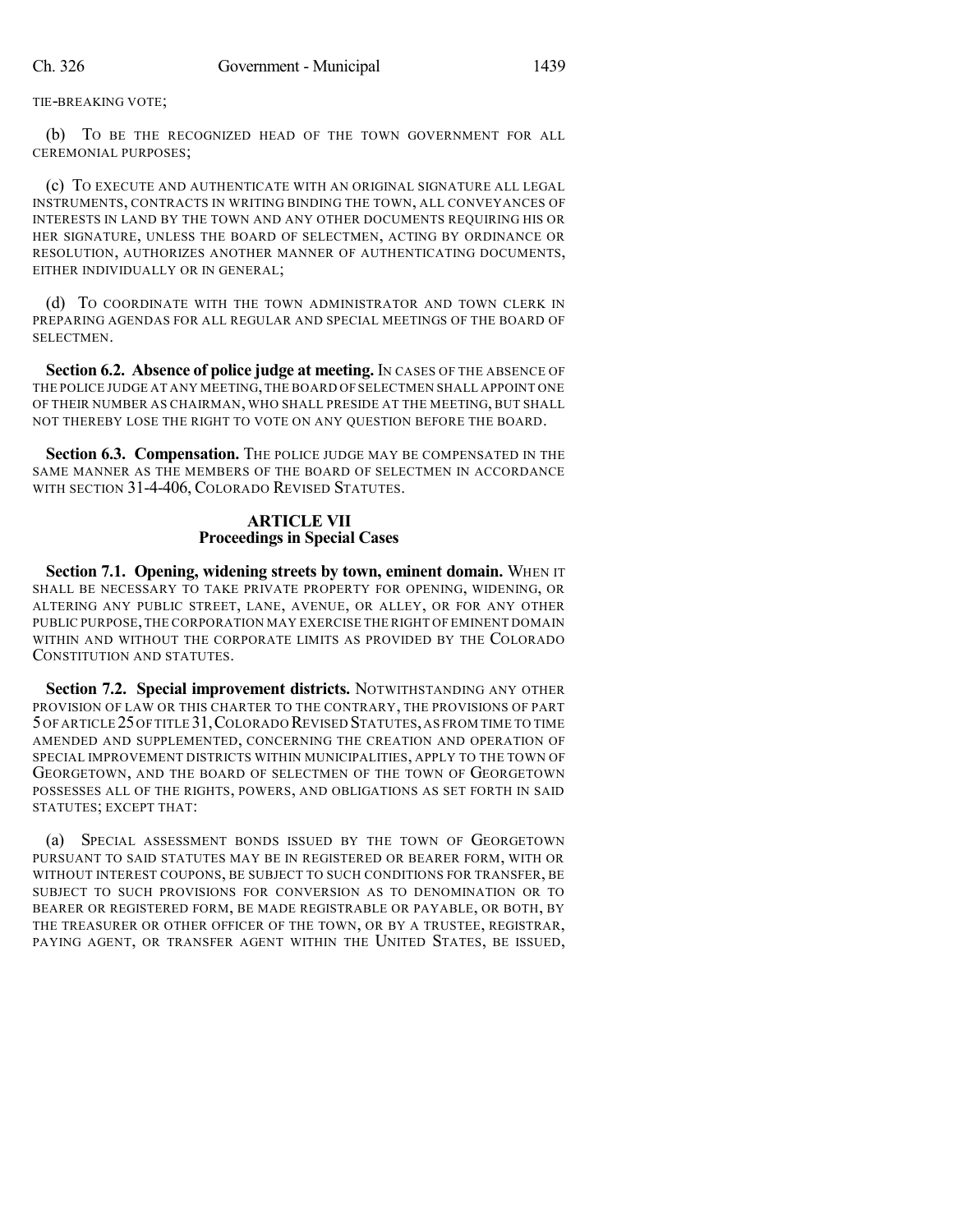TRANSFERRED, AND REGISTERED BY SUCH BOOK ENTRY, BE IN SUCH DENOMINATION OR DENOMINATIONS,BEAR SUCH DATES, SIGNATURES, AND AUTHENTICATIONS, AND BE HELD IN CUSTODY BY A DEPOSITORY WITHIN THE UNITED STATES, ALL AS MAY BE DETERMINED BY THE TOWN IN THE ORDINANCE AUTHORIZING ISSUANCE OF SUCH SPECIAL ASSESSMENT BONDS;

(b) PAYMENT AT DESIGNATED DUE DATES OR IN INSTALLMENTS MAY BE REQUIRED BY THE AUTHORIZING PROCEEDINGS TO BE BY CHECK, DRAFT, OR OTHER MEDIUM OF PAYMENT, AND NEED NOT BE CONDITIONED UPON PRESENTATION OF ANY BOND OR COUPON; AND

(c) SIGNATURES MAY BE MANUAL OR FACSIMILE, BUT EACH BOND MUST BEAR AT LEAST ONE MANUAL SIGNATURE, WHICH MAY BE THAT OF AN OFFICIAL OF THE TOWN OR OF THE TRUSTEE, REGISTRAR, OR TRANSFER AGENT.

### **ARTICLE VIII Municipal Court**

**Section 8.1. Municipal court established.** A GEORGETOWN MUNICIPAL COURT IS HEREBY ESTABLISHED THAT HAS JURISDICTION TO HEAR AND DETERMINE ALL CASES ARISING UNDER THIS CHARTER OR THE ORDINANCES OF GEORGETOWN. THE POWER OF AND THE PROCEDURE IN THE MUNICIPAL COURT AND THE MANNER OF ENFORCEMENT OF ITS ORDERS AND JUDGMENTS WILL BE AS PROVIDED FOR UNDER THE STATUTES OF THE STATE OF COLORADO UNLESS SUPERSEDED BY ORDINANCE PRESENTLY OR HEREAFTER ENACTED. THE MUNICIPAL COURT IS A QUALIFIED MUNICIPAL COURT OF RECORD AND ALL PROCEEDINGS THEREIN AND EVIDENCE AT TRIAL MUST BE KEPT BY VERBATIM RECORD BY EITHER AN ELECTRONIC OR STENOGRAPHIC MEANS.

Section 8.2. Municipal judge. The MUNICIPAL COURT IS PRESIDED OVER BY A JUDGE WHO IS AN ATTORNEY AT LAW ADMITTED TO PRACTICE BEFORE THE SUPREME COURT OF THE STATE OF COLORADO. THE JUDGE IS APPOINTED BY THE BOARD OF SELECTMEN TO SERVE A TERM OF TWO YEARS. THE BOARD OF SELECTMEN MAY APPOINT AS MANY MUNICIPAL JUDGES AS IT DEEMS NECESSARY FOR THE PROPER FUNCTION OF THE MUNICIPAL COURT. IF, HOWEVER, THE BOARD OF SELECTMEN APPOINTS MORE THAN ONE JUDGE IT MUST DESIGNATE WHO WILL BE THE PRESIDING JUDGE.ALL JUDGES APPOINTED UNDER THIS SECTION WILL RECEIVE A FIXED SALARY OR COMPENSATION TO BE DETERMINED BY THE BOARD OF SELECTMEN, NOT DEPENDENT UPON THE OUTCOME OF THE CASES OR MATTERS TO BE DECIDED.

**Section 8.3. Removal of judge.** A MUNICIPAL JUDGE MAY BE REMOVED DURING THE JUDGE'S TERM OF OFFICE ONLY FOR CAUSE AND AFTER A VOTE OF THE MAJORITY OF THE BOARD OF SELECTMEN. CAUSE MAY BE FOUND ONLY IF:

(a) THE JUDGE IS FOUND GUILTY OF A FELONY OR ANY OTHER CRIME INVOLVING MORAL TURPITUDE; OR

(b) THE JUDGE HAS WILLFULLY OR PERSISTENTLY FAILED TO PERFORM THE JUDGE'S DUTIES; OR

(c) THE JUDGE HAS A DISABILITY THAT INTERFERES WITH THE PERFORMANCE OF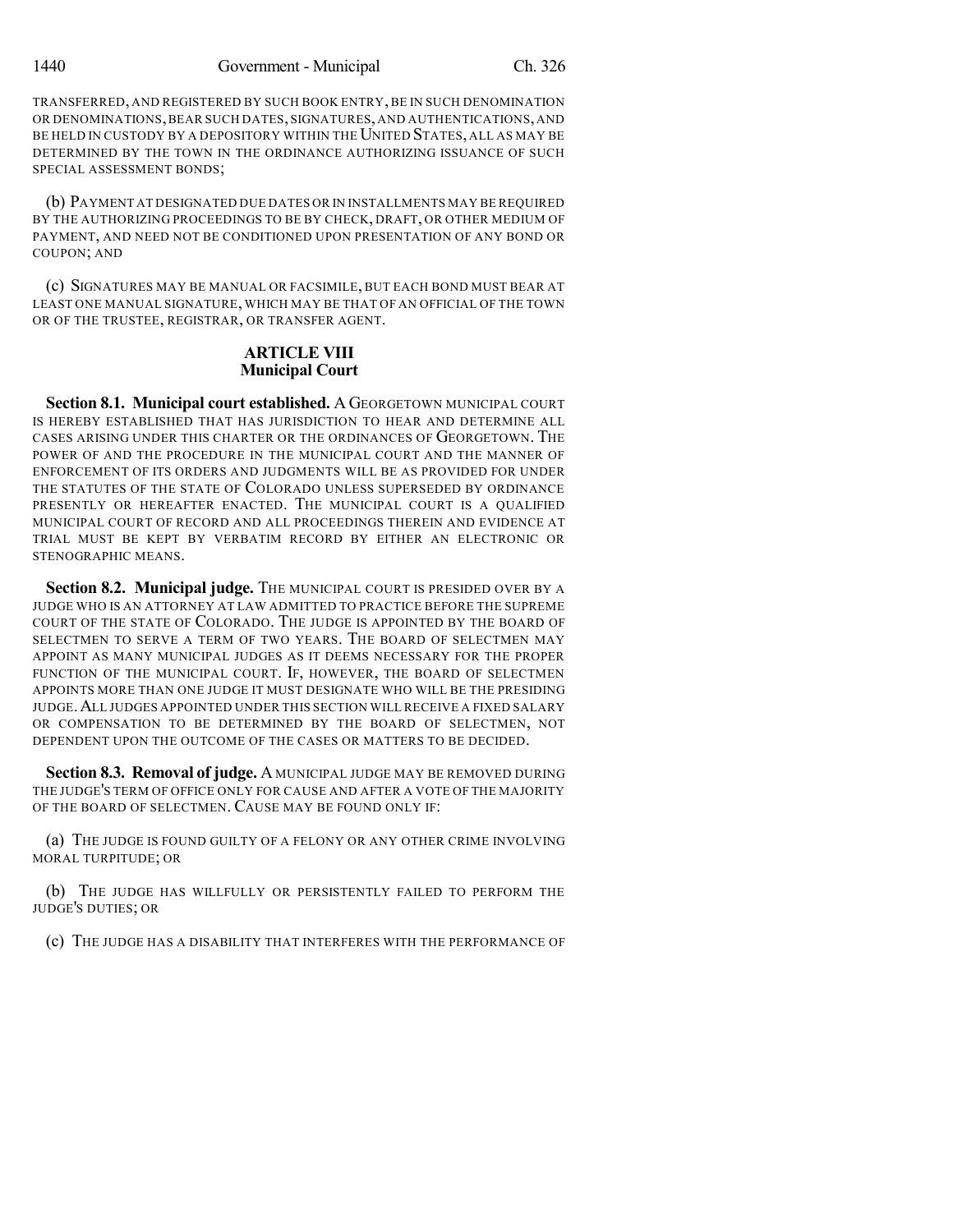THE JUDGE'S DUTIES,WHICH DISABILITY IS OR IS LIKELY TO BECOME OF A PERMANENT CHARACTER.

#### **ARTICLE IX Town Administration**

**Section 9.1. Town administrator.** (a) THE TOWN ADMINISTRATOR IS RESPONSIBLE FOR THE DAY-TO-DAY MANAGEMENT OF THE TOWN. THE BOARD OF SELECTMEN BY A MAJORITY VOTE OF ITS ENTIRE MEMBERSHIP SHALL APPOINT A TOWN ADMINISTRATOR WITHIN SIX MONTHS OF A VACANCY, OR AS SOON THEREAFTER AS MAY BE PRACTICAL AND CONSISTENT WITH GOOD GOVERNANCE OF THE TOWN.THE BOARD OF SELECTMEN SHALL ASSIGN A PERSON OR PERSONS TO ACT DURINGANY VACANCY.SUCH APPOINTMENT SHALL BE WITHOUT DEFINITE TERM AND MUST BE AT A SALARY TO BE FIXED FROM TIME TO TIME BY THE BOARD OF SELECTMEN. THE BOARD OF SELECTMEN MAY ENTER INTO AN EMPLOYMENT CONTRACT WITH THE TOWN ADMINISTRATOR. AT THE TIME OF APPOINTMENT, THE ADMINISTRATOR NEED NOT BE A RESIDENT OF THE TOWN OR STATE, BUT DURING THE ADMINISTRATOR'S TENURE IN OFFICE, THE ADMINISTRATOR SHALL RESIDE WITHIN THE TOWN, EXCEPT AT THE DISCRETION OF THE BOARD OF SELECTMEN.

(b) THE BOARD OF SELECTMEN AT A REGULAR OR SPECIAL MEETING MAY UPON THE VOTE OF A MAJORITY OF THE ENTIRE MEMBERSHIP OF THE BOARD OF SELECTMEN, REMOVE THE TOWN ADMINISTRATOR FROM OFFICE IN ACCORDANCE WITH THE TERMS ESTABLISHED BY THE ADMINISTRATOR'S EMPLOYMENT CONTRACT.

(c) THE TOWN ADMINISTRATOR IS RESPONSIBLE TO THE BOARD OF SELECTMEN FOR THE PROPER ADMINISTRATION OF ALL AFFAIRS OF THE TOWN, AND HAS THE POWER AND DUTIES AND IS REQUIRED TO:

(1) BE RESPONSIBLE FOR THE ENFORCEMENT OF THE LAWS AND ORDINANCES OF THE TOWN;

(2) IN CONSULTATION WITH THE BOARD OF SELECTMEN, HIRE STAFF, ESTABLISH PAY AND BENEFITS FOR TOWN EMPLOYEES, AND, IN ACCORDANCE WITH APPROVED PERSONNEL POLICIES,SUSPEND,REGULARLY REVIEW,TRANSFER AND REMOVE TOWN EMPLOYEES; EXCEPT THAT AS IT PERTAINS TO THE TOWN CLERK AND TOWN TREASURER APPOINTED IN ACCORDANCE WITH SECTION 5.28, THE ADMINISTRATOR SHALL MAKE A RECOMMENDATION TO THE BOARD OF SELECTMEN REGARDING HIRING, SUSPENSION, OR TERMINATION;

(3) CAUSE A PROPOSED BUDGET TO BE PREPARED ANNUALLY AND SUBMIT THE BUDGET TO THE BOARD OF SELECTMEN AND BE RESPONSIBLE FOR THE ADMINISTRATION OF THE BUDGET AFTER ADOPTION;

(4) KEEP THE BOARD OF SELECTMEN ADVISED OF THE FINANCIAL CONDITION AND FUTURE NEEDS OF THE TOWN AND MAKE RECOMMENDATIONS TO THE BOARD OF SELECTMEN FOR ADOPTION BY THE BOARD OF SELECTMEN.

(5) EXERCISE SUPERVISION AND CONTROL OVER ALL EXECUTIVE AND ADMINISTRATIVE DEPARTMENTS;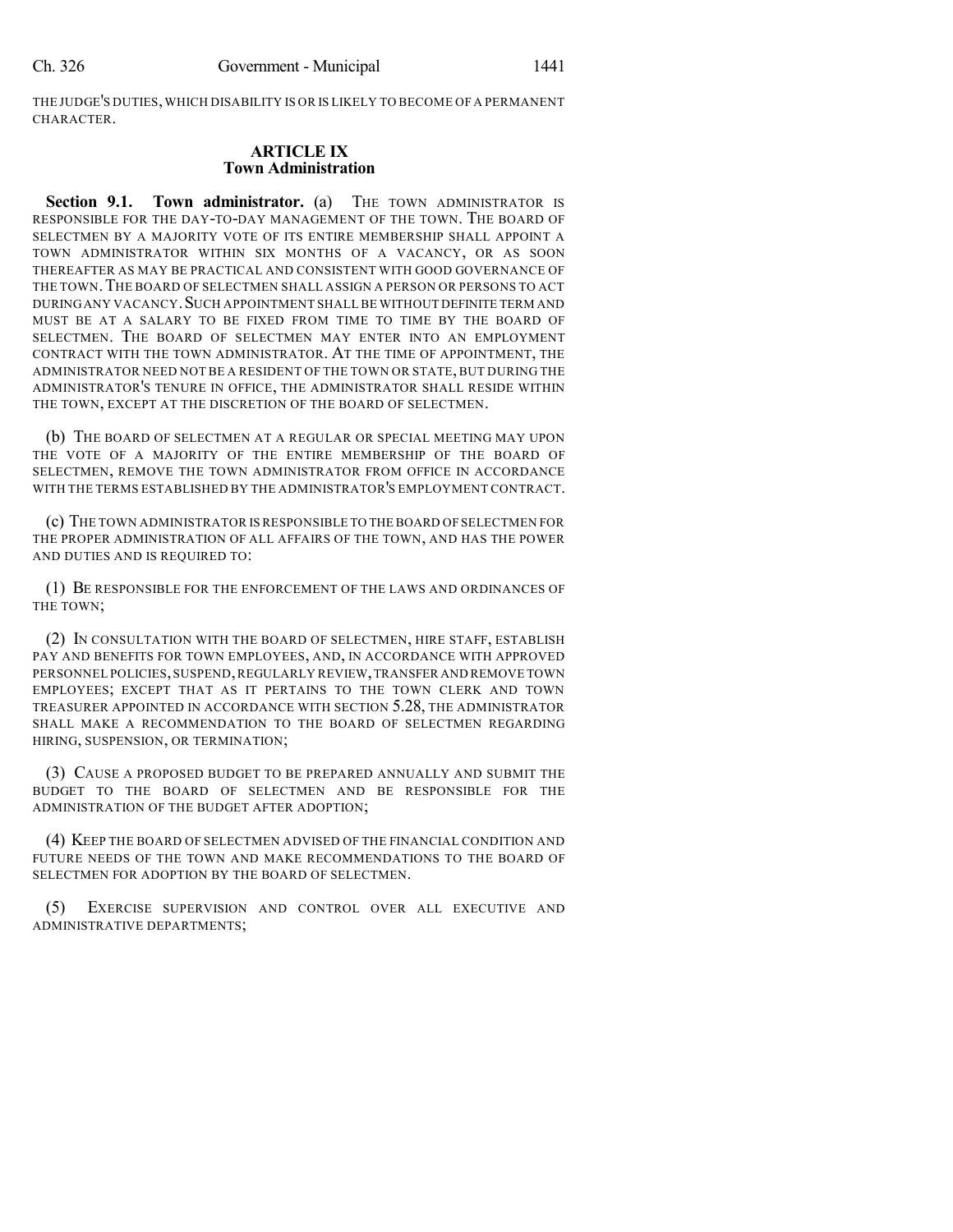(6) PERFORM SUCH OTHER DUTIES AS MAY BE PRESCRIBED BY THIS CHARTER, ORDINANCE, OTHER APPLICABLE LAW, OR THAT ARE REQUIRED OF THE TOWN ADMINISTRATOR BY THE BOARD OF SELECTMEN.

**Section 9.2. Town clerk.** THE TOWN ADMINISTRATOR SHALL APPOINT A TOWN CLERK.THE TOWN CLERK IS CUSTODIAN OF THE TOWN SEAL, SHALL KEEP A JOURNAL OF THE PROCEEDINGS OF THE BOARD OF SELECTMEN, AND SHALL RECORD IN FULL ALL ORDINANCES, MOTIONS, AND RESOLUTIONS.THE TOWN CLERK SHALL PERFORM SUCH OTHER DUTIES AS REQUIRED BY THE CHARTER, THE BOARD OF SELECTMEN, OR THE TOWN ADMINISTRATOR.

**Section 9.3. Town treasurer.** THE TOWN ADMINISTRATOR SHALL APPOINT A TOWN TREASURER. THE TOWN TREASURER SHALL PERFORM SUCH DUTIES AS REQUIRED BY THE CHARTER, THE BOARD OF SELECTMEN, OR THE TOWN ADMINISTRATOR.

**Section 9.4. Townattorney.**THE BOARD OF SELECTMEN SHALL APPOINT A TOWN ATTORNEY.THE TOWN ATTORNEY SHALL SERVE AT THE PLEASURE OF THE BOARD OF SELECTMEN AND MAY BE TERMINATED AT ANY TIME BY A MAJORITY VOTE OF THE ENTIRE MEMBERSHIP OF THE BOARD OF SELECTMEN. THE TOWN ATTORNEY SHALL BE AN ATTORNEY ADMITTED TO PRACTICE IN COLORADO. THE TOWN ATTORNEY SHALL BE THE LEGAL REPRESENTATIVE OF THE TOWN AND ADVISE THE BOARD OF SELECTMEN AND TOWN OFFICIALS IN MATTERS RELATING TO THEIR OFFICIAL POWERS AND DUTIES AND SHALL PERFORM SUCH OTHER DUTIES AS REQUIRED BY THE CHARTER, BY THE BOARD OF SELECTMEN, OR BY THE TOWN ADMINISTRATOR. THE TOWN ATTORNEY'S CLIENT IS THE BOARD OF SELECTMEN.

## **ARTICLE X Miscellaneous Provisions**

**Section 10.1. Fines, penalties to treasury.** ALL FINES AND FORFEITURES COLLECTED FOR OFFENSES COMMITTED, OR PENALTIES INCURRED WITHIN THE CORPORATE LIMITS OF GEORGETOWN, MUST BE PAID INTO THE TREASURY OF SAID CORPORATION BY THE OFFICERS COLLECTING THE SAME.

**Section 10.2. Annual fiscal report.** THE BOARD OF SELECTMEN SHALL PUBLISH ANNUALLY IN THE SAME MANNER AS PROVIDED FOR ORDINANCES A FULL AND COMPLETE STATEMENT OF ALL MONEYS RECEIVED AND EXPENDED BY THE CORPORATION DURING THE PRECEDING YEAR, AND ON WHAT ACCOUNT RECEIVED AND EXPENDED.

**Section 10.3. Suits and actions in town name.** ALL SUITS, ACTIONS, AND PROSECUTIONS INSTITUTED, COMMENCED, OR BROUGHT BY THE CORPORATION HEREBY CREATED, MUST BE PROSECUTED IN THE NAME OF GEORGETOWN.

**Section 10.4. Charter a public act, evidence in court.** THIS ACT IS HEREBY DECLARED TO BE A PUBLIC ACT AND MAY BE READ IN EVIDENCE IN ALL COURTS OF LAW AND EQUITY WITHIN THIS TERRITORY WITHOUT PROOF.

**Section 10.5. Repeal of certain ordinances.** ALL ACTS OR PARTS OF ACTS COMING WITHIN THE PROVISIONS OF THIS CHARTER, OR CONTRARY TO, OR